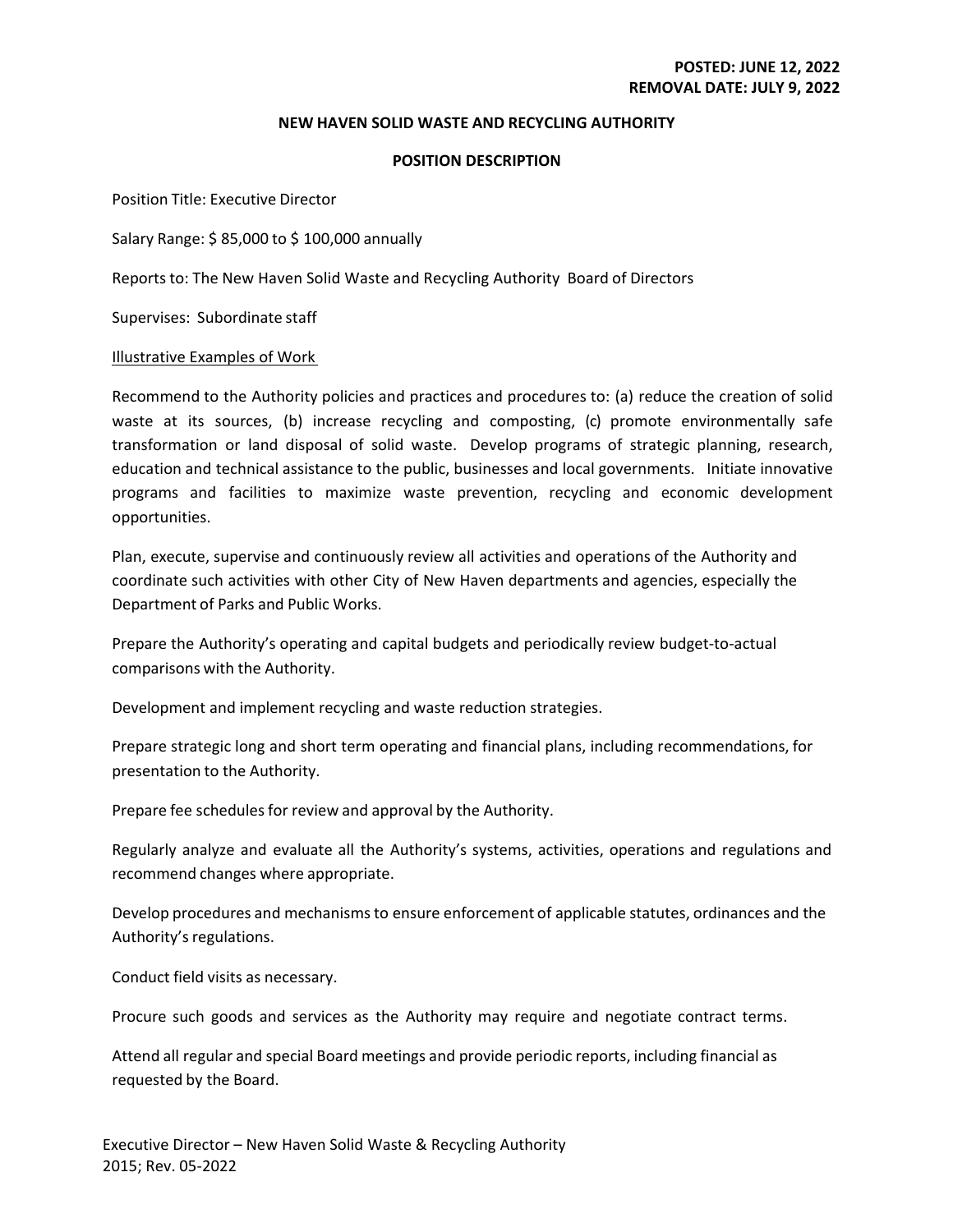Manage the collection, transportation, processing and recycling of non‐hazardoussolid waste generated in the City of New Haven to the extent that such responsibilities are not exclusively those of the City.

Manage, supervise and evaluate subordinate employees either directly or through immediate supervisors.

Work with the industrial and commercial sectors to facilitate source reduction and recycling through waste audits and recycling contacts

Investigate and implement financial incentives for existing and new recycling and waste reduction programs.

Apply for grants.

Provide waste reduction and recycling education programs.

Develop strategies pertaining to flow control; develop strategies to enforce normal ordinances with internal and external resources.

Perform related duties as required or as assigned by the Authority.

## **Other Duties**

Ensure up‐to‐date accuracy (maintenance) for the web page.

Investigate and/or implement financial incentives for existing and new recycling and waste reduction programs.

## **Required Knowledge, Abilities and Skills**

A bachelor's degree from an accredited institution with a major in business, environmental studies, public administration or a closely related field.

At least four years of managerial experience in waste management and finance, including solid waste management and recycling. And waste flow control knowledge. (time out/waste flow control in) Management experience preferred.

The ability to develop and maintain cooperative and effective working relationships with the Authority, staff, other City of New Haven departments, other governments, institutions and the business community.

Strong public relations and communications skills, both written and oral.

Proficiency in the use of current computer technology as it relates to management and solid waste.

Ability to understand and apply Connecticut Freedom of Information and Record Retention statutes and regulations.